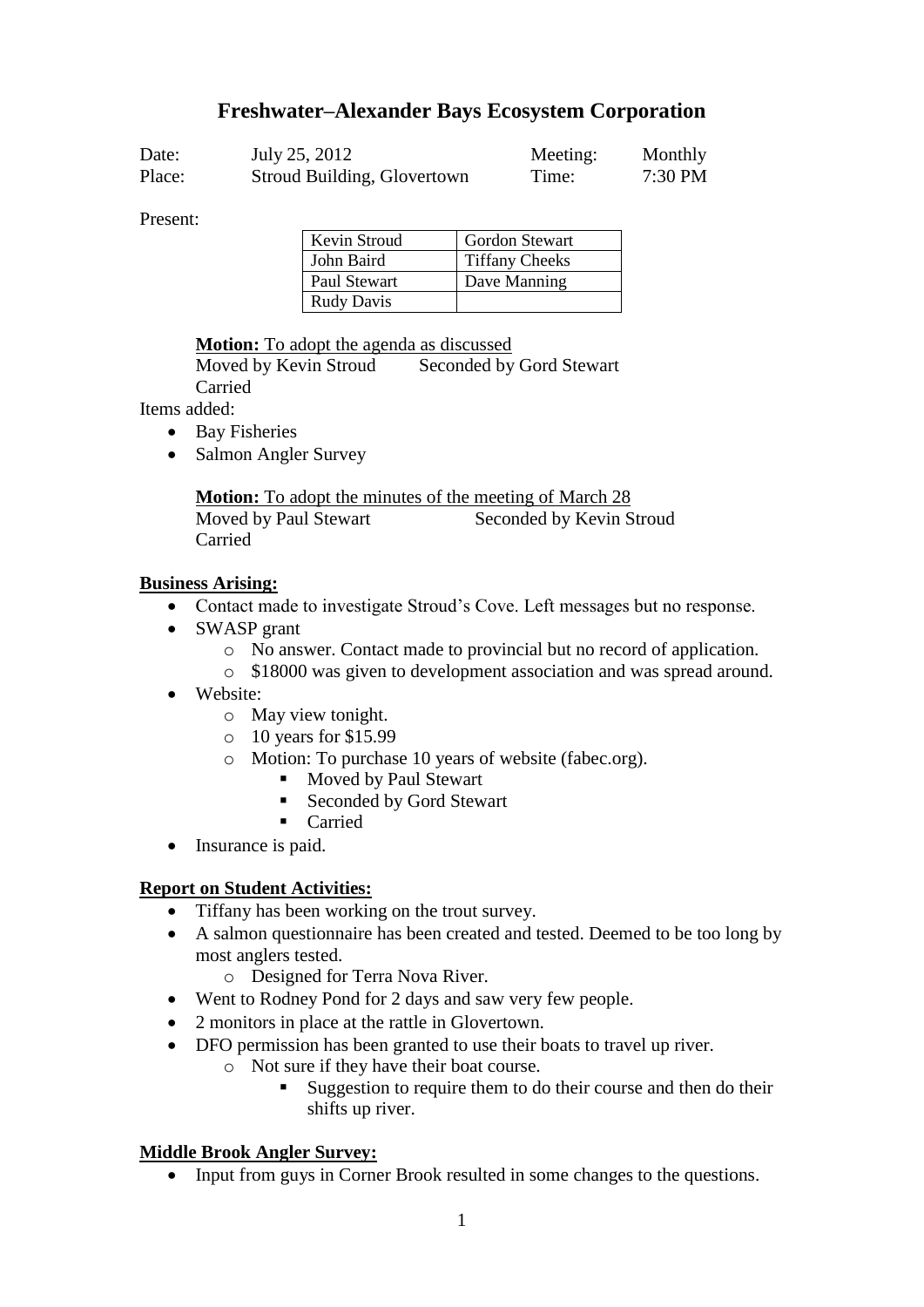- Not a lot of success in getting it out. Only 20 back.
- Discussion on the logistics of getting a random sample.
	- o Go door to door?
	- o Not a big number of anglers go to this system.
		- $\blacksquare$  Is it possible to get a statistically significant sample?
	- o Should we be looking to get more info on what local attitudes are so that we can suggest some ways to better manage trout populations?
		- However, this survey is part of a project by Rob Perry that has been ongoing. So, maybe the survey is fine as is?

# **Fishway Counts:**

- July  $16^{th} 23^{rd} 680$  fish.
- Total up to the  $23<sup>rd</sup> 2494/2740$ . (1800 in total 5 years ago). TNR
	- o 2108/1522 last year on Middle Brook.
	- o 985 Salmon Brook
- Great returns on all three!

# **George's Pond**:

- Still no word from Forestry on the decommissioning of the outside part of the road.
	- o Very political….out of Forestry's hands.
		- Will have to go above.
		- Can we write a letter to the minister?
		- $Or$ :
			- Could we go to the press?
				- o Many letters have been written up to this point with no response.
		- **Motion:** To write the minister and outline all actions that have been taken. Suggest that without a plan for the decommissioning of the road, we may seek legal advice.
			- $\bullet$  Moved by Kevin Stroud
			- Seconded by Paul Stewart
- A follow up to Erin Dunn on the Butt's brook regulation needs to be done as well.

#### **Cottage Development Areas:**

- Jonathan Grandy has agreed to meet with us.
	- o There are no changes planned for new cottage development areas.

#### **Budget for Next Year**:

- Fish way for next year.
	- o DFO may need some pressure put on them to keep fish ways open.
	- o We may be able to get funding to do it ourselves.
		- Cost is \$1000 for insurance, salaries, gasoline, propane
		- We currently get \$14000 from DFO.
			- Could we get some next year from DFO.
	- o We need to start in Sept/Oct to look for other possible sources of funding.
		- Push at SCNL this fall.